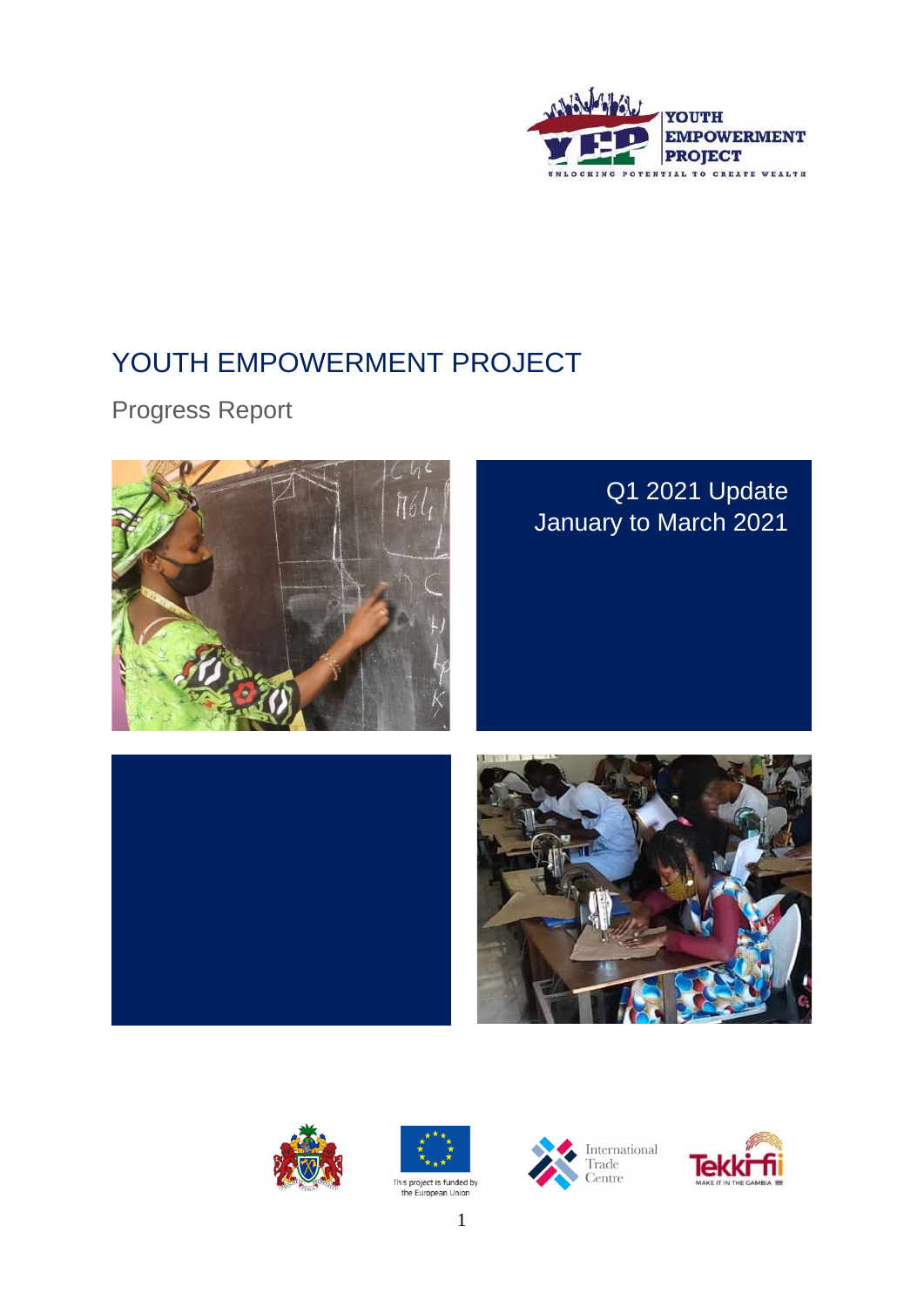### **YEP in a Nutshell**

In 2017, the Youth Empowerment Project (YEP) was launched to support the development of the Gambian economy by (i) enhancing employability and self-employment opportunities of youth, with a focus on vocational training and the creation of micro and small and medium-sized enterprises (MSMEs), (ii) creating and improving employment opportunities in selected sectors through value addition and internationalization, thereby addressing the root causes of migration among youth in The Gambia, and by (iii) coordinating a broad communication campaign of the joint programme "Make it in the Gambia" that aims to promote attractive employment and income opportunities for Gambian youth.

The project takes a market-driven approach and focuses on traditional sectors such as agriculture and tourism while also helping to diversify the Gambian economy by supporting "new" promising sectors including the creative and digital services industries. YEP is implemented by the International Trade Centre in collaboration with the Ministry of Trade, Industry, Regional Integration and Employment (MOTIE) and the Ministry of Youth and Sports (MOYS) of the Republic of The Gambia.

The graph below provides an overview of the YEP results areas:



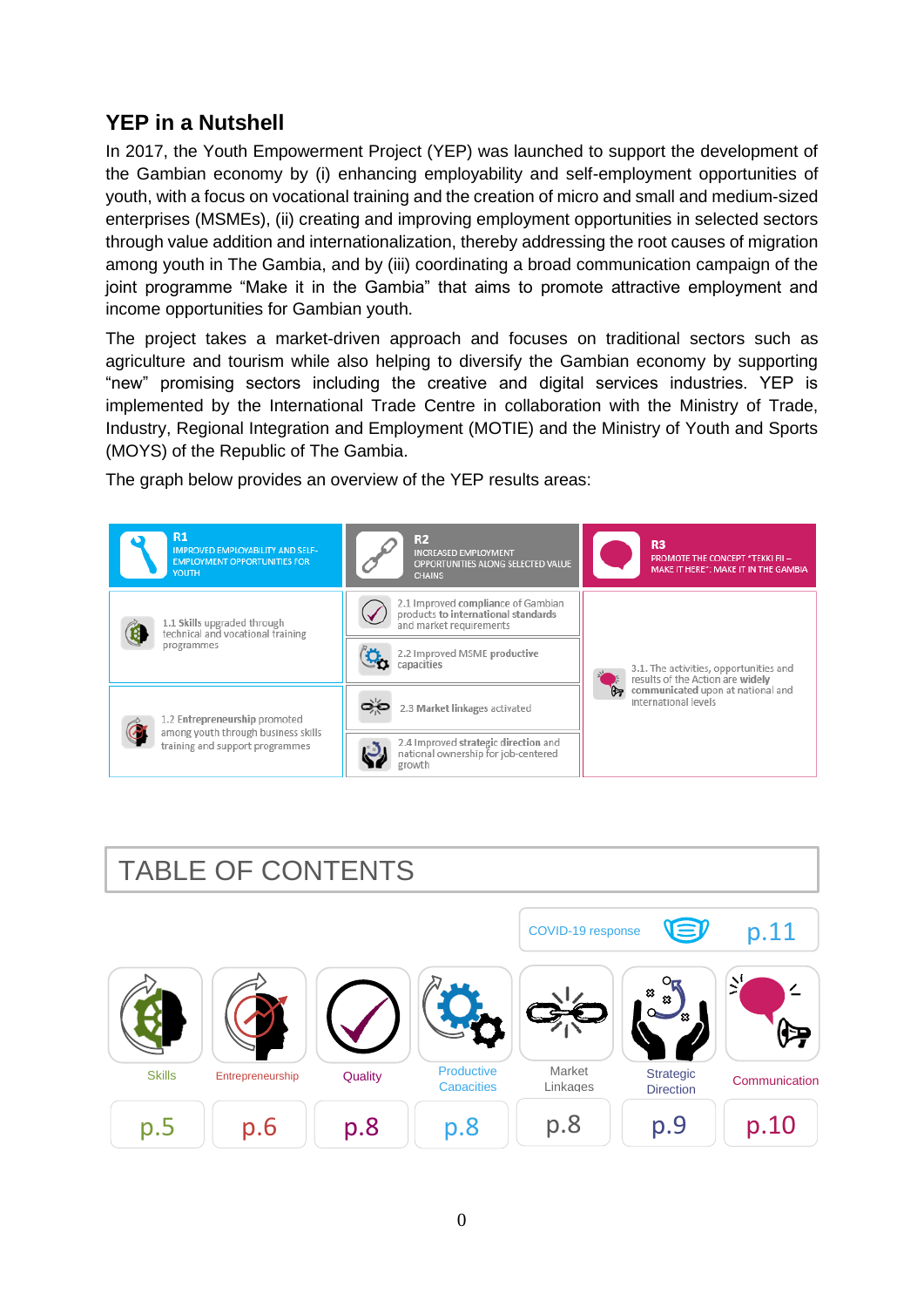## **HIGHLIGHTS**





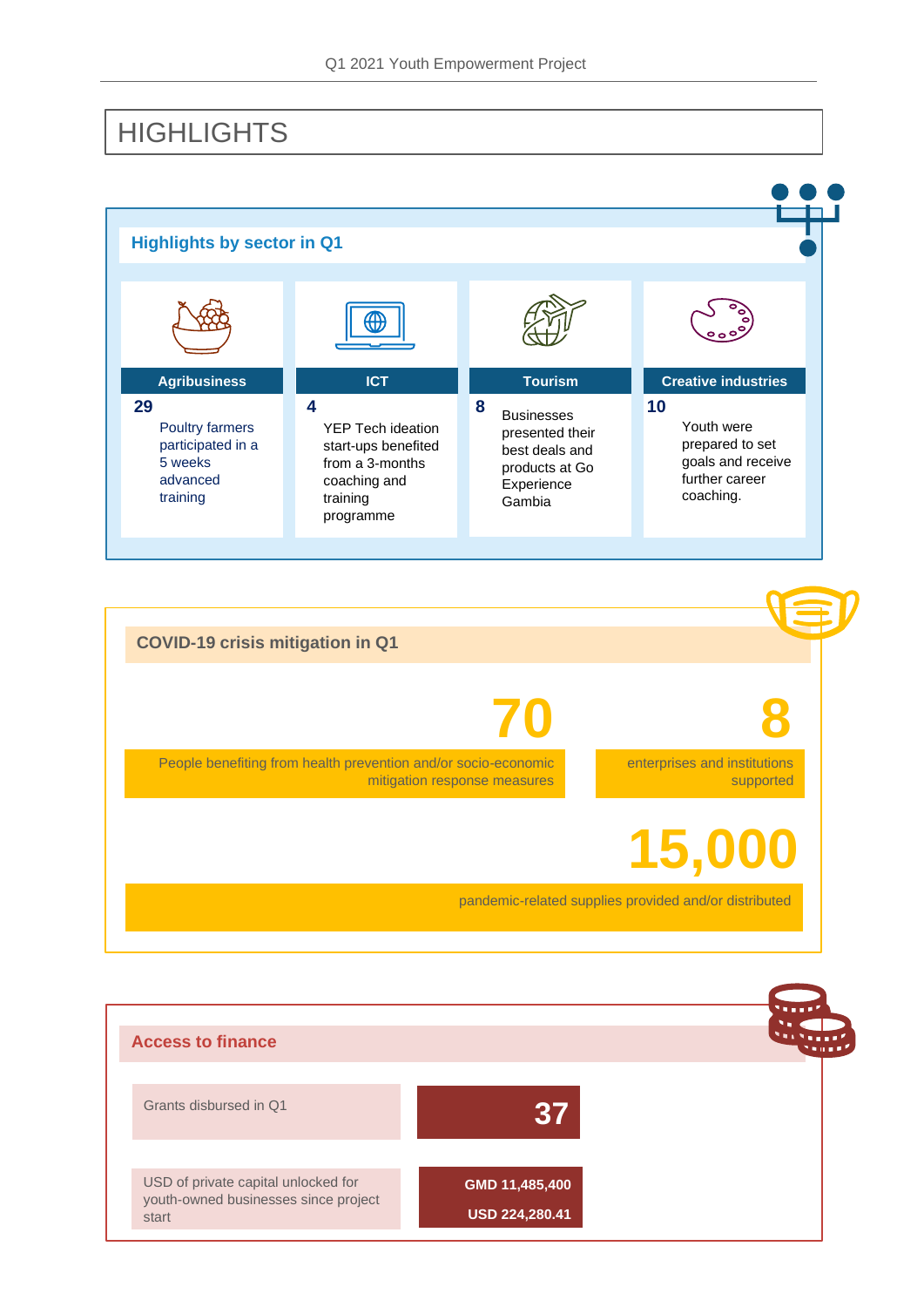# TEKKI FII STORIES

### Luczy Nichol grows with YEP Andandorr

*"The Andandorr business training gave me the professional push I needed for the growth of my business. It helped me develop my business brand and packaging of my products."* – Lucy Nichol

Inspired by her love for jackets, Lucy Nichol ventured on establishing her own business. Boosted by the Andandorr Programme, her brand The Jacket Lady has seen major growth in profit in just a few months.

[https://yep.gm/blog/belief-what-gets](https://yep.gm/blog/belief-what-gets-you-started-keeps-you-going-and-gets-you-where-you-want-be)[you-started-keeps-you-going-and-gets](https://yep.gm/blog/belief-what-gets-you-started-keeps-you-going-and-gets-you-where-you-want-be)[you-where-you-want-be](https://yep.gm/blog/belief-what-gets-you-started-keeps-you-going-and-gets-you-where-you-want-be)



### Ramatoulie Mbye takes her brand online

*"The YEP digitalisation support has benefited my business, I now have an online store for my products. We can see the different countries our store visitors are coming from, which has also helped in running targeted advertisements" -* Ramatoulie Mbye

Beaten down by the lack of comfortable and affordable clothes for an informal work event, Ramatoulie Mbye ventured to found her brand Dignified. Two years later, she takes her collections online and abroad, with the support of YEP.

[https://yep.gm/blog/ramatoulie-mbye](https://yep.gm/blog/ramatoulie-mbye-creating-comfort-out-discomfort)[creating-comfort-out-discomfort](https://yep.gm/blog/ramatoulie-mbye-creating-comfort-out-discomfort)

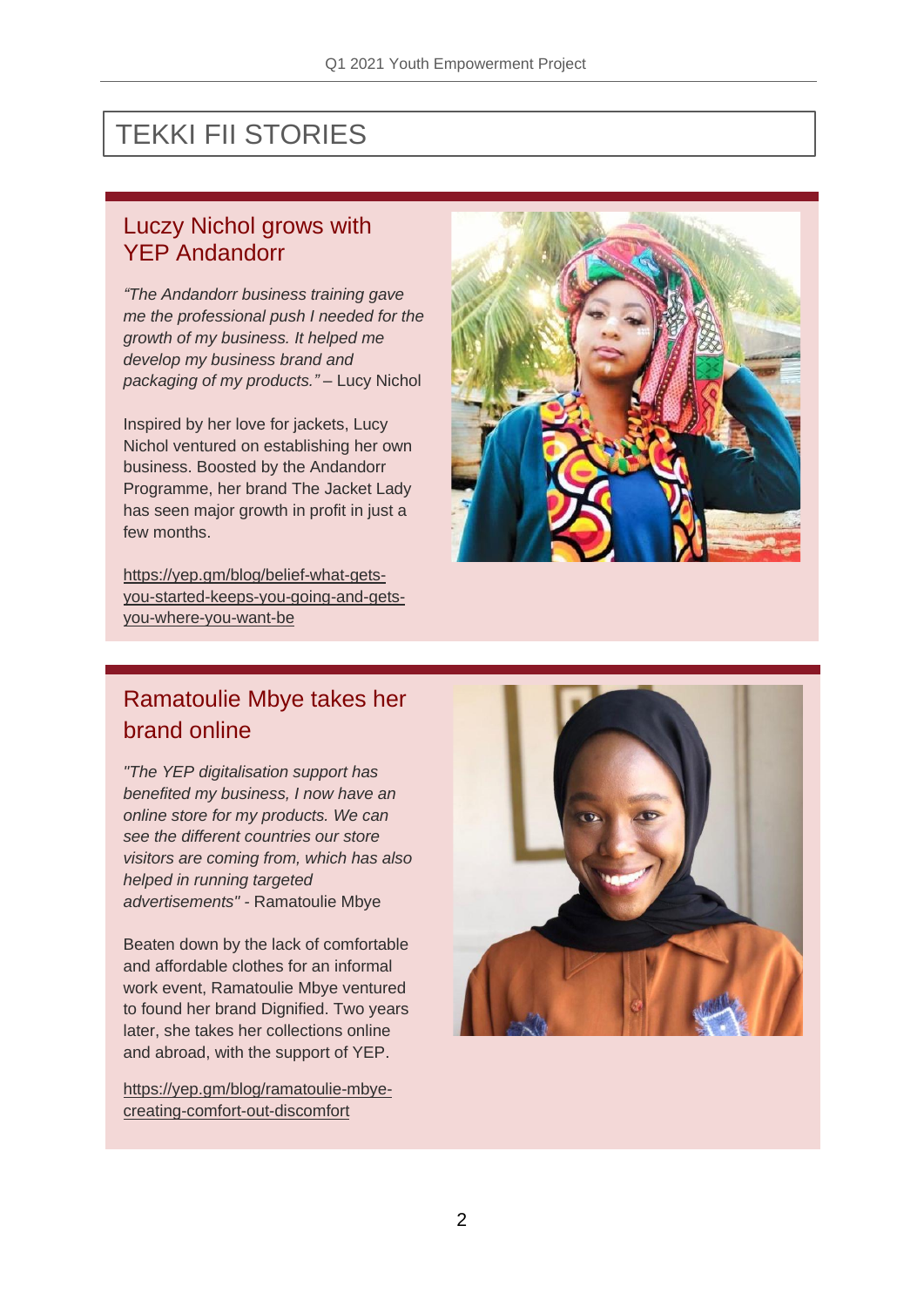### Isatou k. Jallow fulfilled her dreams

*"The Andandorr Programme has been a great improvement and benefit to my work and business. I have learnt a lot and acquired valuable experience".* – Isatou Jallow

The veterinary clinic opposite the house of Isatou K. Jallow was not just a clinic, it was the home of her dreams to become a poultry farmer. In the YEP Andandorr training, Isatou improved her management skills and averse the loss of animals due to heat. Today, she has about 250 chickens providing her with a stable income. Plans for expansion are already made.

[https://yep.gm/blog/walking-path-her](https://yep.gm/blog/walking-path-her-dreams-isatou-k-jallow-young-poultry-farmer-basse-santa-su)[dreams-isatou-k-jallow-young-poultry](https://yep.gm/blog/walking-path-her-dreams-isatou-k-jallow-young-poultry-farmer-basse-santa-su)[farmer-basse-santa-su](https://yep.gm/blog/walking-path-her-dreams-isatou-k-jallow-young-poultry-farmer-basse-santa-su)

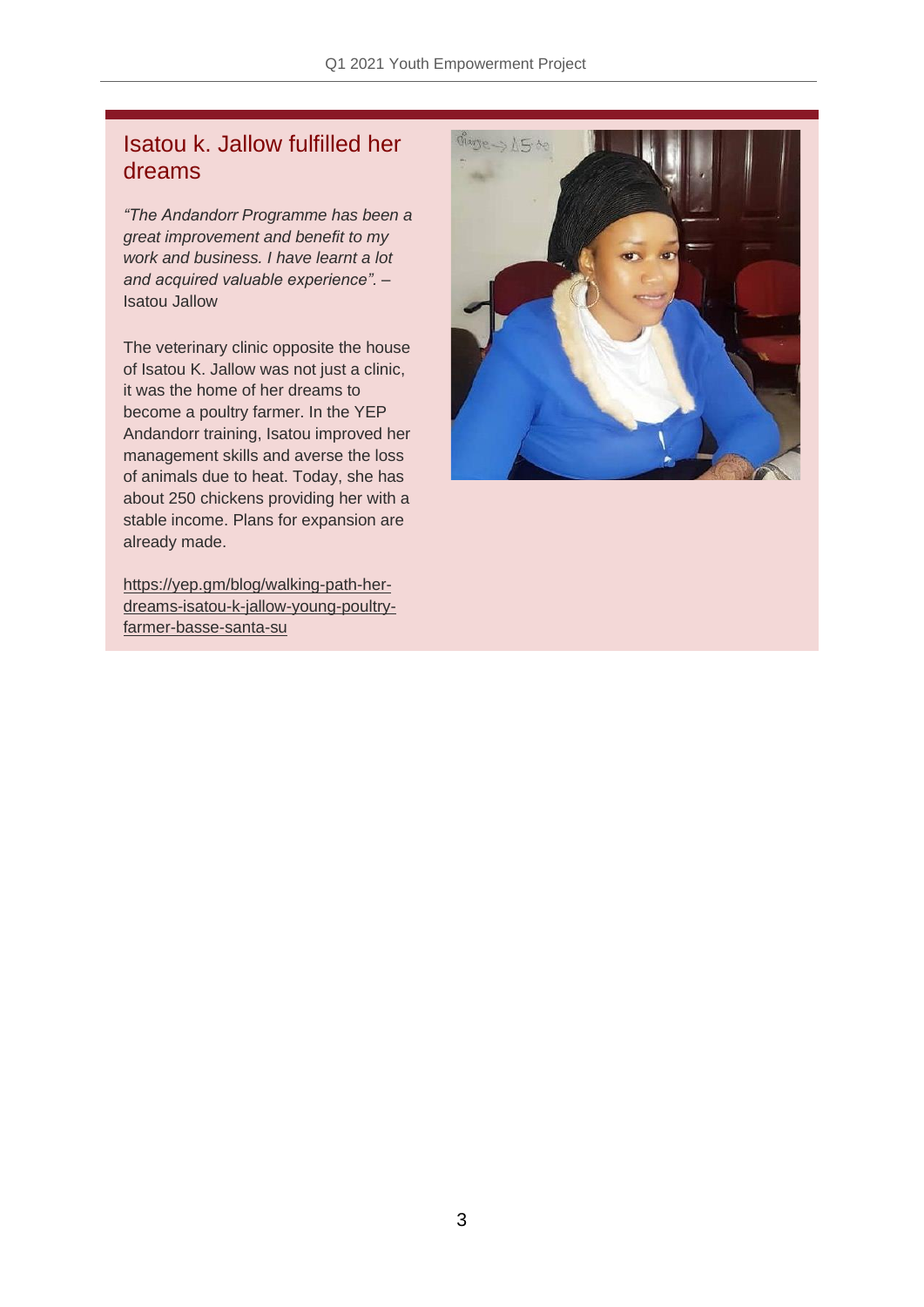### **Progress in Q1 2021**



# 1.1 SKILLS DEVELOPMENT

The skills development component of YEP focuses on strengthening the technical and vocational education and training (TVET) institutions in The Gambia, enhancing training curricula and rolling-out training programmes and apprenticeship schemes to youth. The training programmes primarily aim to provide youth with the skill sets required to find employment and to fulfil the skill needs in priority sectors of YEP. The component builds on the findings of the Youth and Trade Development Roadmap, which was developed under YEP, including its findings on occupations demanded in the priority sectors.

#### **Cross-Sector**

- On 4 January 2021, 500 trainees, enrolled at Sterling Training Center, Gaye Njoro Skills Academy and Indian Institute of Technology, resumed classes after the annual break. Trainees are now in practical sessions and will gain experience in work placements at various companies across The Gambia.
- A tailor-made e-learning course titled "Developing Training to Meet the Needs of the Labour Market" took place on 18 January. This course explored effective ways in which TVET institutions can leverage the expertise of employers and other local stakeholders such as government institutions, trade unions, or even former students to ensure that their training courses actually help their graduates to find work.
- On 5 February, The Women Initiative Gambia (WIG) concluded a pilot craft production training for 30 women and youths in communities along the Ninki Nanka Trail (Kaur, Ndemban & Jufureh). A wide palette of products such as organic tie and dye, soap from natural leaves, recycled plastic purses and paper necklaces were produced.

#### **Fashion**

- The training of trainers in the fashion sector begun 18 January and was concluded on Friday 29 January. Coaches were engaging in a constant discussion and evaluation of the Gambian fashion sector, market potential and potential linkages to other sectors. Training sessions were conducted virtually.
- Fajara Skills Center, President Awards Scheme and Insight training have begun training of 170 students on Fashion and Design. The training will take nine months, consisting of six months course work and three months internship.

#### **Tourism**

• The Institute of Travel and Tourism of The Gambia (ITTOG) launched on 3 March 2021 a 9-month certificate program in Event Planning and Management for 50 Gambian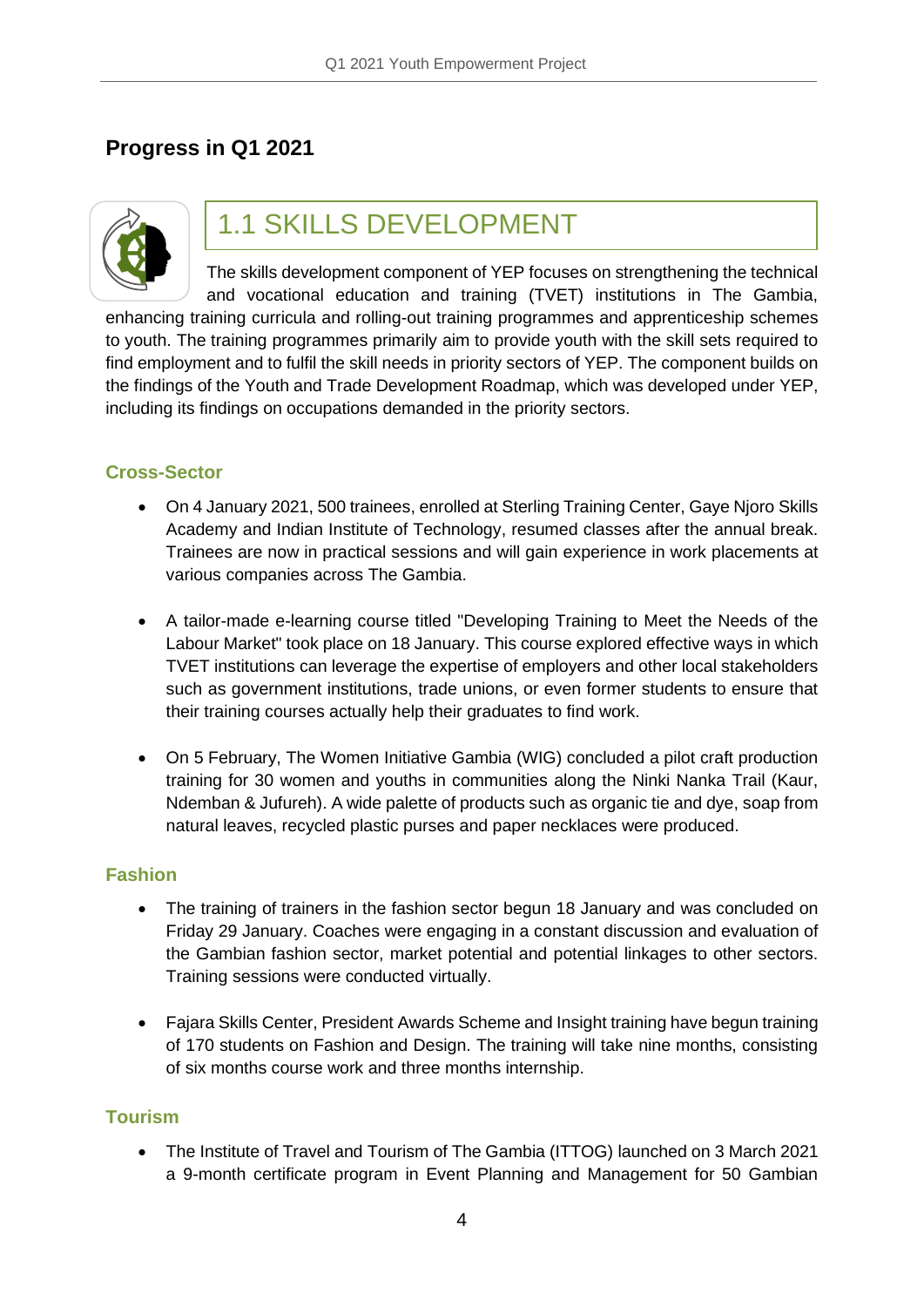youth. The course will consist of a 6-month academic program, and 3 months internship and job placement. The program enrolled 28 female, and 22 male students with monthly stipends provided to 15 students from rural Gambia to facilitate effective participation.

### **Cross-Sector Training Programmes – The Skills for Youth Employment (SkYE) Fund**

• The ITC monitoring team was on a monitoring mission to evaluate the progress of SKYE 2 trainings from 22 to 26 March. Six TVET institutions were visited to review the progress of the trainings, discuss entrepreneurship-training opportunities, and reinforce adherence to COVID-19 protocols.



## 1.2 ENTREPRENEURSHIP

The entrepreneurship component of YEP is a cross-sectoral component aiming at developing the entrepreneurship support ecosystem in The Gambia and at supporting young Gambians in starting and growing their businesses. Activities under this component include cross-sectoral, as well as sector-specific initiatives in the priority sectors.

### **The Andandorr Programme**

- The Andandorr Export Advancement Programme held its first training on 14 January. Seven coaches from BSOs, the private sector, and individual experts were selected to provide export advisory to export-ready entrepreneurs in the food & beverage sector. The first training of trainers was delivered by the international export consultant James Fitzpatrick, focusing on export auditing. This programme is funded under SheTrades Gambia and YEP, implemented by GIEPA.
- The Senegalese fashion expert Mr Diallo and three trainers from MoStyle organized an intensive technical fashion training for 45 entrepreneurs from 2 to 4 February. The Andandorr (YEP) and SheTrades training included technical drawing, pattern cutting, designing, sizing, etc. The first session in February will be followed by two more sessions in March and April 2021.
- 29 young poultry farmers from the Andandorr programme and Young Farmer's Association (YFA) have participated in five weeks of advanced poultry management training. The sessions are delivered virtually by PUM Netherlands Senior Experts. Key topics are farm economics, avian influenza prevention, poultry anatomy, poultry vaccination and marketing.
- The third Andandorr Talk was held on 26 March. The session featured Talib Graves-Mann, Managing Partner at Partners in Equity and renowned entrepreneur. The monthly series is presented by YEP Gambia and Innovate Gambia and brings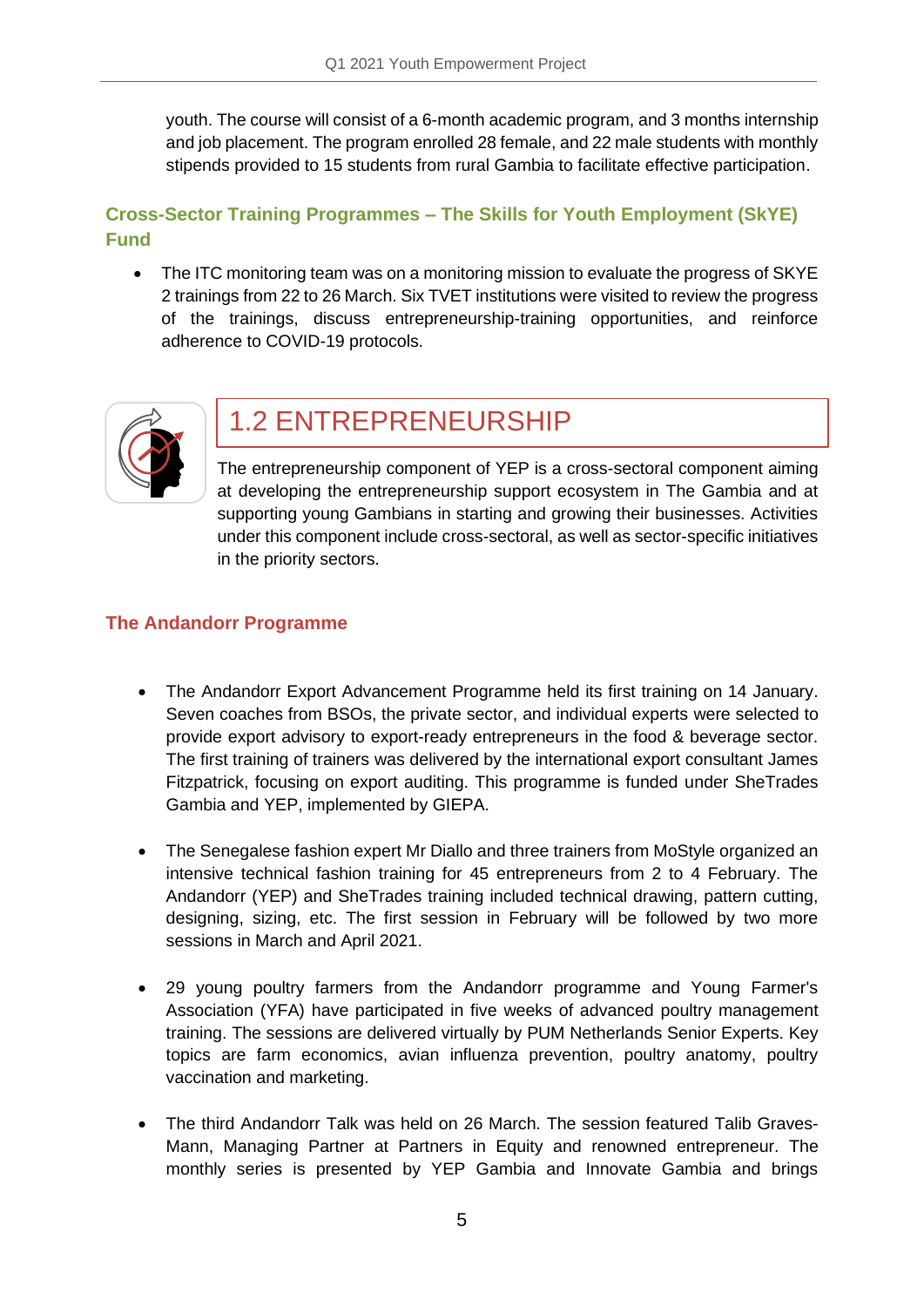experienced influencers and thought leaders to young entrepreneurs in the creative industries, fashion, agri-business, and ICT.

### **Entrepreneurship and Business Development Support**

- YEP in partnership with Start-up Incubator Gambia and the UTG on-campus Hult Prize Initiative officially launched its first mentorship programme for student entrepreneurs. On 7 January, the team Go-Green Organics met their mentor Mr. Fady Hocheimy to discuss the mentorship plan. This is a six-month mentorship program with seven student teams to be coached by successful business leaders from The Gambia.
- The Ye!Community, in collaboration with ITC's Trade for Sustainable Development (T4SD) team, invited young entrepreneurs to the sustainability focused mini-webinarseries on 21 January, part three of the series under the title "Assessing markets & buyer requirements: target markets, trends, certifications".
- On 4 February, the Ye!Community, in collaboration with ITC's Trade for Sustainable Development (T4SD) team, invited young entrepreneurs to the sustainability focused mini-webinar-series. This was part four of the series "Innovative ways to embrace sustainability".
- On 22 March, ITC Gambia launched a five-day Kick for Trade workshop in partnership with the UEFA Foundation. Many life skills and lessons can be picked up in team sports and applied in our everyday lives. The workshops were designed to support youths in developing employability and entrepreneurship skills.

### **Access to Finance**

- Tekki Fii partners launch grants up to D50,000 to facilitate acquisition of equipment, materials, licenses and other business critical inputs and assets. A total of 37 grants were disbursed in Q1 2021. Grants are disbursed either as cash or as assets, but asset disbursements are given priority where feasible. No collateral, interest rate or repayment requirements.
- From 18 to 22 January, NACCUG held a Financial Literacy Training for all beneficiaries of minigrants approved in the last quarter. The 139 beneficiaries were split in smaller classes of max. 30 to follow COVID regulations. The training covered basic recordkeeping and bookkeeping concepts and prepared beneficiaries for the optimal use of the minigrants.
- The miniloan scheme under the SDF also continues to issue affordable loans to youth businesses and applications are received on a rolling basis. The latest reporting circle covering November 2020 to January 2021 4 loans were approved and a total of about D2 million was disbursed.

#### **ICT**

• YEP in partnership with ITAG is building the digital Literacy level for youth and women entrepreneurs across the country through an 8 week of training and coaching with experts from ITAG. 8 business have completed with many of them dramatically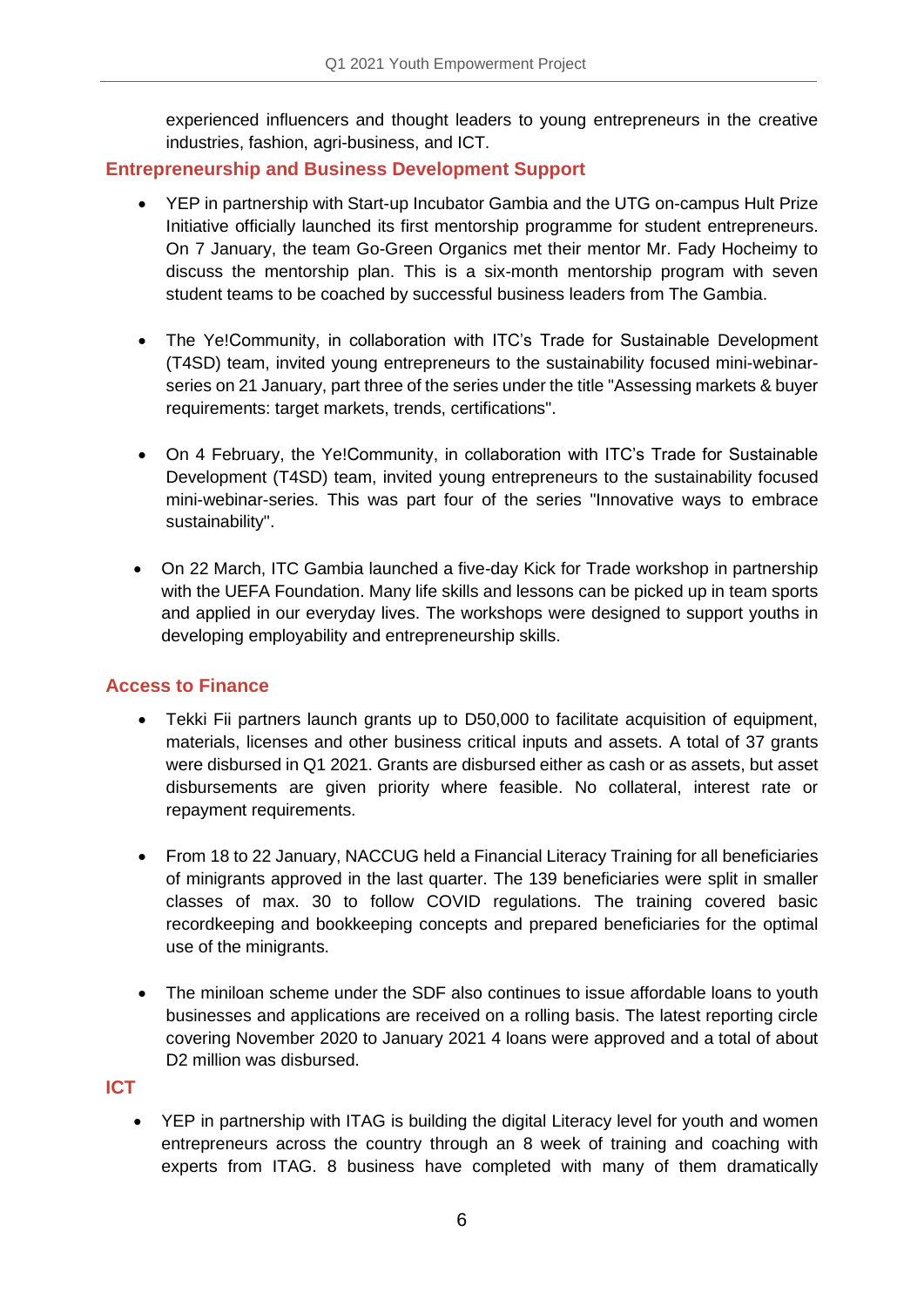increased their sales as a result the increased visibility by number of clicks, likes, enquiries and calls. Previously, social media followers only used to like and comment on their posts, now they like, comment, call and buy. The popular platforms used include Whatsapp Lumo groups, Facebook paid marketing, Instagram and Online stores (sellox).



## 2.1 QUALITY

This component of YEP aims at promoting quality, productivity improvement and food safety in businesses by Gambian youth, as well as across the focus sectors of YEP.

• ITC is currently preparing to launch food safety related training and awareness creation in cooperation with The Food Safety and Quality Authority (FSQA).



# 2.2 PRODUCTIVE CAPACITIES

This component of YEP aims at supporting companies in the YEP priority sectors at enhancing their productive capacities, aiming to strengthen the businesses and the employment opportunities in these high-potential sectors.

### **ICT**

- Four YEP Tech ideation start-ups benefited from a three-months coaching and training programme facilitated by Serign Omar Lowe, an experienced management coach. As result, three out of the four businesses were able to increase their number of staff. The participating companies reported substantial progress and even completion of their applications and websites during the coaching period.
- In the framework of the partnership between YEP and Make3D, a number of companies received advisory support to use 3D technology in their production and marketing. For instance, Mariam Jobe, the founder of JULÁ Cosmetics, benefited from 3D printed lipgloss stands. The stands helped her to make her lip-gloss production more efficient. JULÁ Cosmetics manufactures high quality cosmetics and beauty tools in The Gambia, markets them online with worldwide shipping.

### **Poultry**

• Following the outbreak of the Highly Pathogenic Avian Influenza (HPAI) or (H5N9) in Senegal YEP in collaboration with the Netherlands Senior Experts (PUM) organised an online poultry stakeholder conference to sensitise them on the identification and preventive measures of the disease. The project also spearheaded a stakeholder meeting to discuss the challenges, impacts and way forward in the wake of the restrictions imposed on the importation of poultry products from Senegal. Stakeholders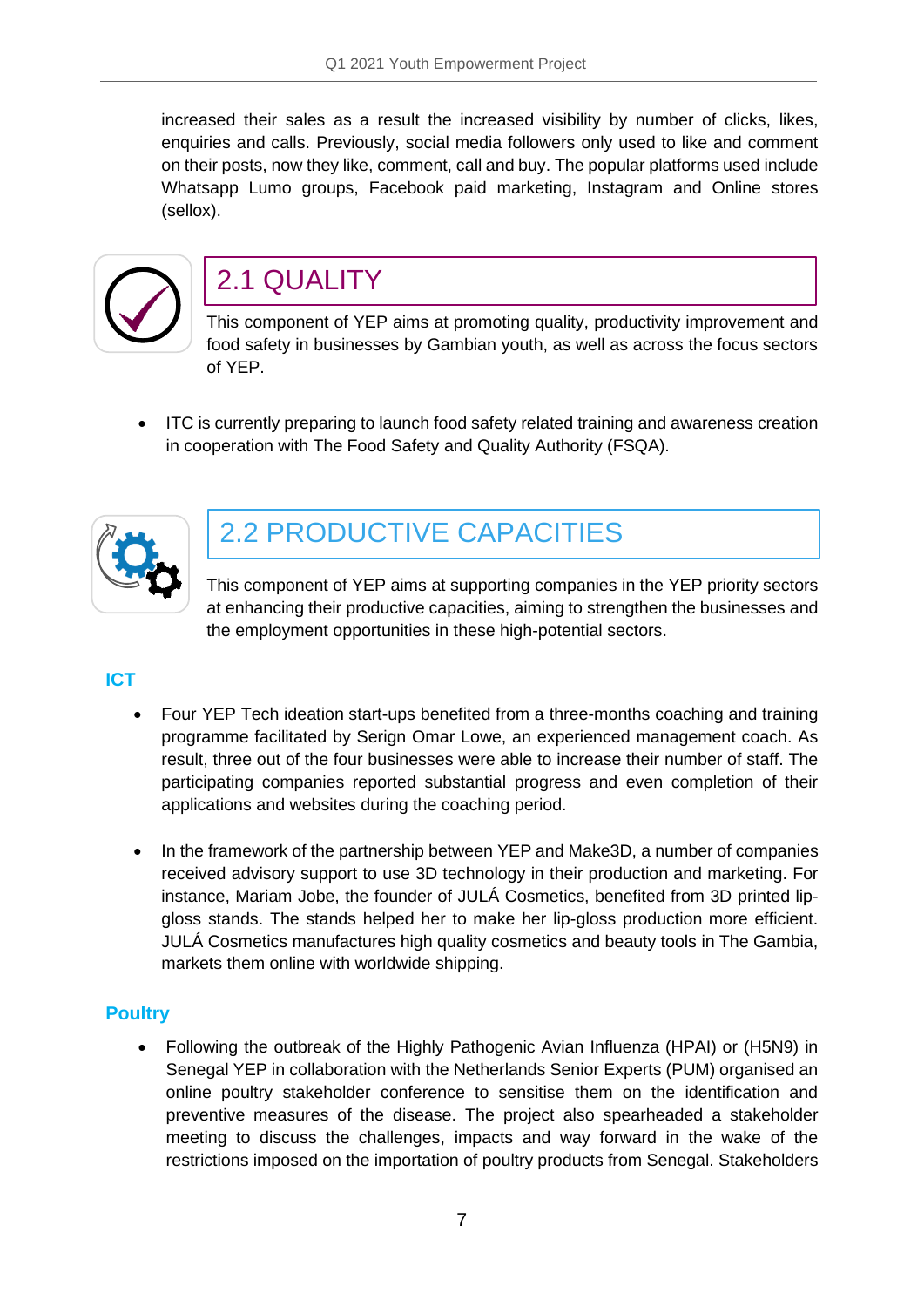raised concerns on the shortage of day-old chicks and its ripple effects on the poultry sector.

- In addition, the project supported the Department of Livestock Services (DLS) in the efforts to sensitise the general public and poultry stakeholders on the signs and symptoms and the preventive measures of HPAI. The project provided support to produce 3,000 posters and 5,000 flyers for distribution.
- There are ongoing efforts to enhance the capacity of the Central Veterinary Laboratory by supplying laboratory materials for the diagnostic of poultry diseases worth over \$46,000.

### **CSEB**

• The Gambia Standards Bureau (TGSB) was contracted last quarter of 2020 to develop and publish six (6) national standards on Compressed Stabilised Earth Blocks (CSEB). As at January Q1 has completed the draft technical standards was at the stage of conduct public commenting and public sensitisation on the standards. ITC staff participated in one of the regional public sensitisation events in Mansakonko in Lower River Region in January 2021.



## 2.3 MARKET LINKAGES

The market linkages component of the project aims at connecting companies in the priority sectors with domestic and international markets, with the aim of increasing the income of entrepreneurs and the employment opportunities in the sectors.

- The Go Experience Gambia challenge was concluded. Eight businesses in tourism and the creative industries presented their best deals and products. YEP promoted their packages on social media and invited the public to vote for the best experience. The winners were: First prize - Senegambia Experience Tours; Second prize - Janjanbureh Tour Guide Association; Third prize - Janko Creations. The finalists received digital marketing packages to further boost their marketing and online presence.
- Together with the Cotton Trail Project, YEP rolled out 1:1 mentoring of young artists in January, to prepare ten youths to set goals and receive further career coaching.



# 2.4 STRATEGIC DIRECTION

The Strategic Direction component of the project has three general objectives: set up engagement platforms for sector stakeholders for sector development

planning; formulate strategic trade development action plans for priority sectors; and, build capacities and provide tools for implementations of sector development initiatives.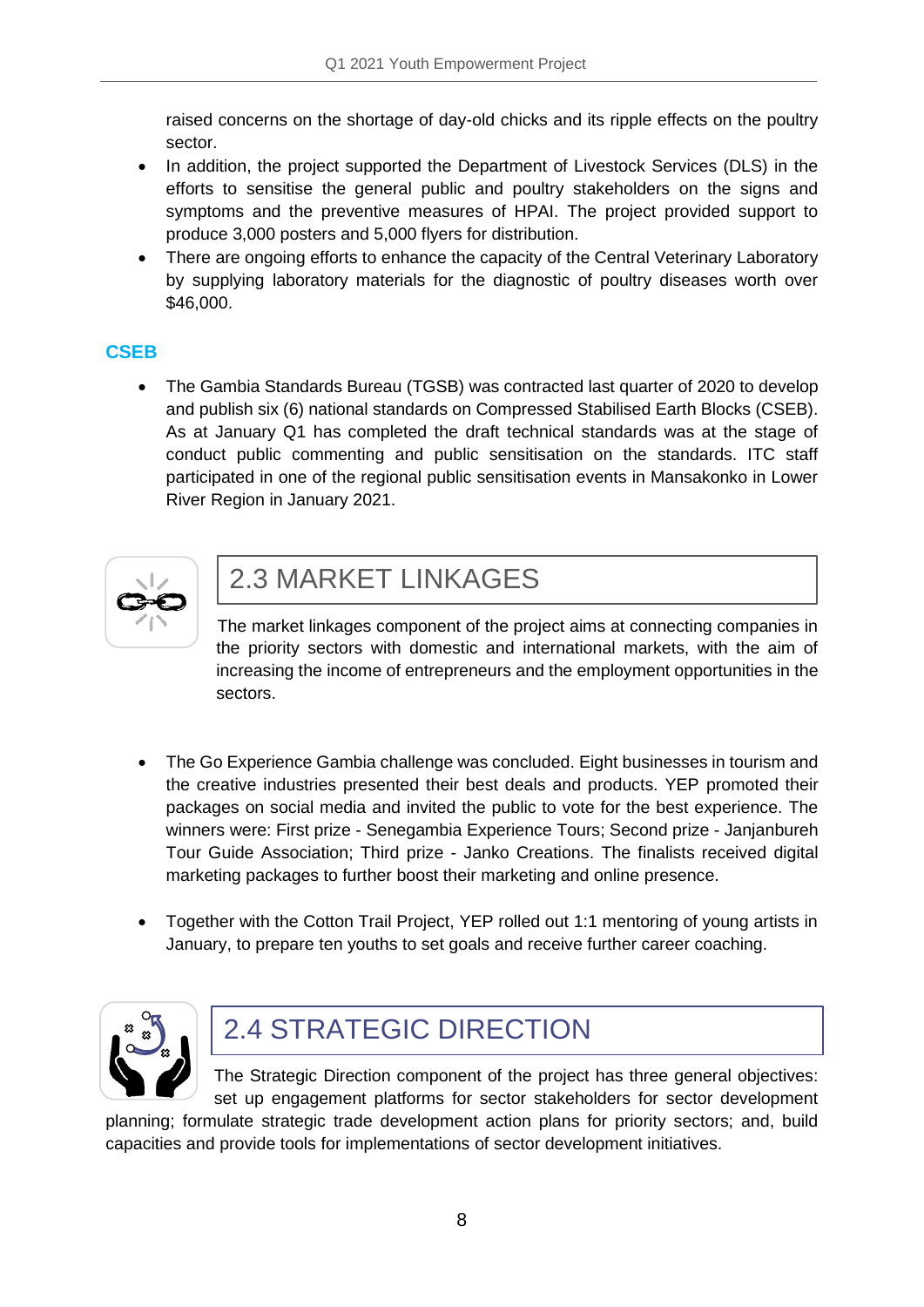Engagements in the first quarter were mainly with the core teams and relevant stakeholders in the development and finalisation of the 2021-2022 workplan. The 10th YEP Steering Committee took place on 10 March 2021 and resulted in the adoption of the workplan for the period of 2021- 22.

On 25 March 2021 the Ministry of Finance and Economic Affairs (MOFEA) convened the first Steering Committee of the Tekki Fii Program. The meeting included a high-level update on program interventions and achieved milestones and outlook and a discussion on strategic priorities including COVID-19 recovery, synergies, and sustainability of program interventions. During the meeting it was decided to have a follow up retreat with key government stakeholders to further discuss the work in key areas, including TVET, entrepreneurship & access to finance, agro-linkages and social cohesion.

On 11 March, ITC in collaboration with the Minsitry of Trade, Industry, Regional Integration and Employment (MOTIE) and the Ministry of Finance and Economic Affairs (MOFEA) organized a mini-retreat on access to finance. The workshop brought together stakeholders from the Government, development partners, business chambers, and business support organizations that facilitate access to finance for young entrepreneurs and women. The objectives of the miniretreat were to share information about the existing instruments, target clients, modalities, exchange lessons learnt, challenges and good practices based on previous experience and discuss synergies and complementarities between different instruments. The retreat also discussed sustainability and explored exit strategies for donor funded schemes. These objectives were largely achieved except for the matter of sustainability of donor funded schemes. However, it was agreed that this will be addressed in a follow up retreat t in the second quarter. Stakeholders also expressed the need for an institutionalized platform to allow for a more regular exchange.



# 3. COMMUNICATION

This component comprises the communications, awareness raising and visibility work under YEP with the goal to promote economic opportunities in The Gambia among Gambian youth and to promote the Tekki Fii campaign both nationally and internationally.

### **COVID-19 awareness raising**

As part of efforts to raise awareness on COVID-19, 10 billlboards on COVID19 precautionary measures were put up across the country featuring influential Gambians randing from medical practitioner, media personel, community and religious leader to social media influencers.

Key messages highlighted on the billboards cut across proper usage of a facemask, social distancing, suppoting effective health care delivery, business continuity, destigmatisation of COVID-19 survivors and the role of young people in fighting COVID19.

These billboards were mounted in strategic location in the Greater Banjul Area, Central River Region, Upper River Region, Lower River Region and North Bank Region.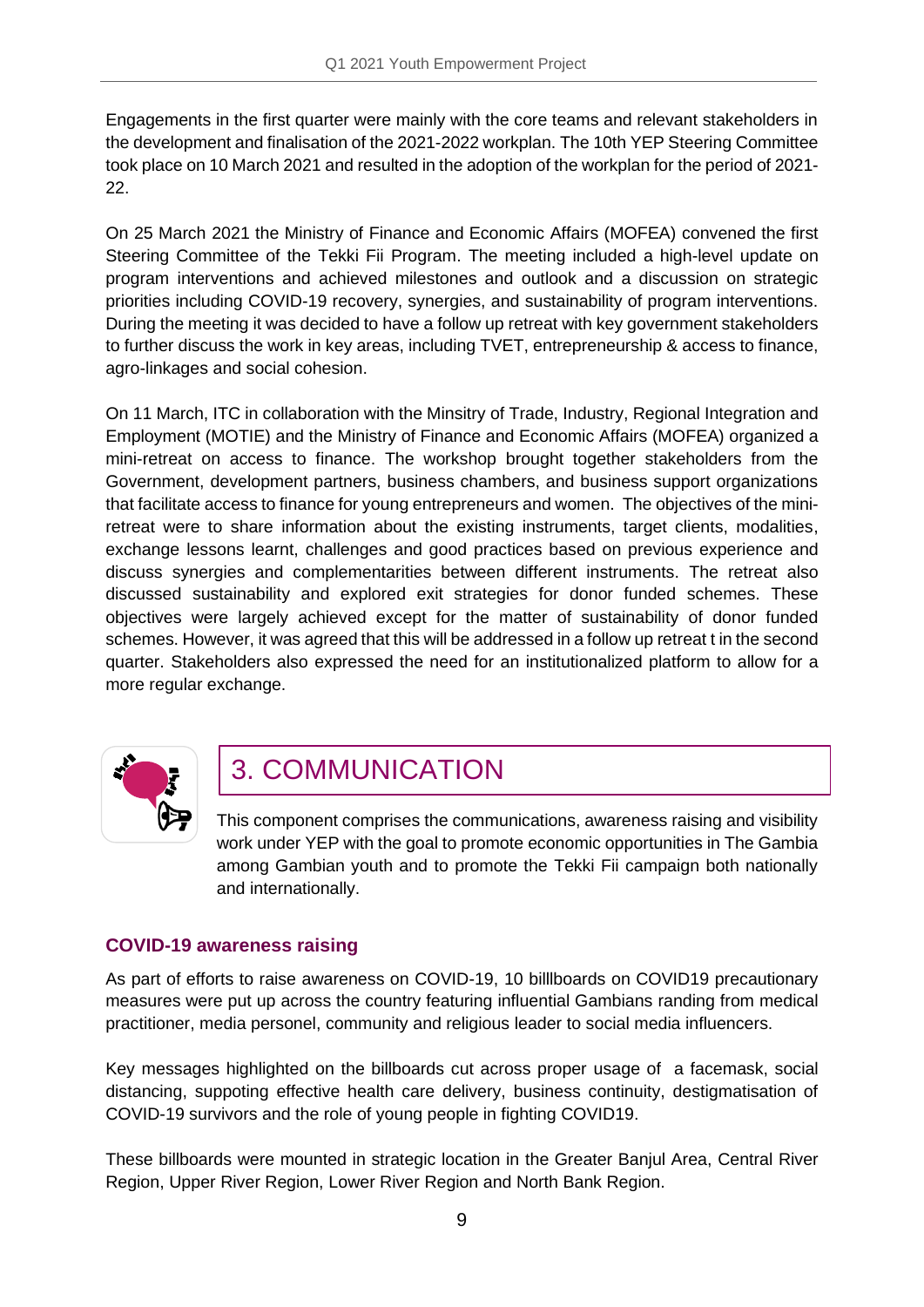#### **Social media and community outreach**

YEP continued to share information about opportunities and provide advocacy efforts on and offline. During the reporting, ITC reached 77.900 people on Twitter and 39,800 on Facebook. The Twitter handle currently has over 7,440 followers whilst the Facebook page has 10,844 followers.

In partnership with the National Youth Council 847 people reached through community engagements by the youth officers located in the regions.



4. COVID RESPONSE

- Seven Techncial and Vocational Training Institutions were supported to produce cloth facemasks in our efforts to support the prevention of COVID-19. In the first quarter 2021 15,000 facemasks were produced and delivered by Club Foire and ida's Ideas Design Institute uring the first quarter of 2021. The Gambia Standards Bureau was also supported to provide the inspection and certification of the facemasks produced. Five other institutions are currently producing additional cloth facemasks to be deilvered in  $Q2$ .
- 70 youth (51 form Club Foire and 19 from Ida's Ideas) were temporarly employed in production of the 15,000 facemasks that were delivered so far. Apsrt from providing temporary employment the production of the facemasks also provided an opportunity for the on-job-training to 50 tailoring students in the two centres.

### **Progress against key project indicators**

|                                                                                                                                  | <b>Progress</b><br>Q1 2021 | <b>Total</b><br>progress to<br>date <sup>1</sup> | <b>Project</b><br><b>Target</b> |  |
|----------------------------------------------------------------------------------------------------------------------------------|----------------------------|--------------------------------------------------|---------------------------------|--|
| R.1.1 Skills upgraded through technical and vocational training programmes                                                       |                            |                                                  |                                 |  |
| Number of training institutions that<br>improved training programmes and/or<br>operational performance                           | 0                          | 16                                               | 18                              |  |
| Number of youths completing a project<br>funded technical and/or vocational training<br>programme or apprenticeship <sup>2</sup> | 50                         | 2839                                             | 5,350                           |  |
| Number of young returning migrants<br>supported through skills training                                                          | O                          | 97                                               | 300                             |  |

<sup>1</sup> . Total excludes repeat beneficiaries

 $^2$  This figure includes the number of young returning migrants supported through skills training.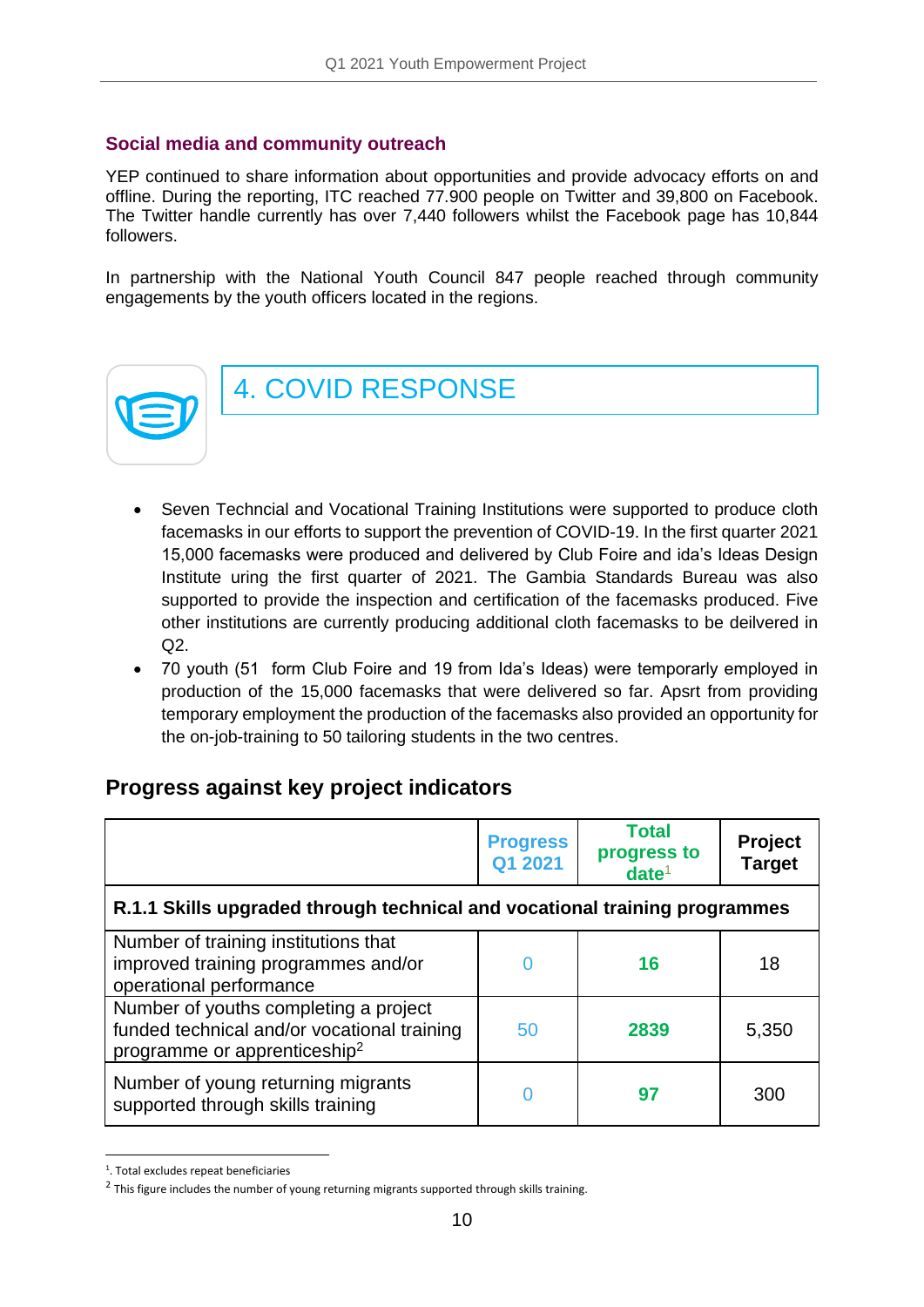| R.1.2 Entrepreneurship promoted among youth through business<br>skills training and support programmes       |    |      |                |  |
|--------------------------------------------------------------------------------------------------------------|----|------|----------------|--|
| Number of youths benefitting from<br>entrepreneurship services and business<br>advisory support <sup>3</sup> | 95 | 3786 | 4,600          |  |
| Number of young returning migrants<br>supported through entrepreneurship<br>support                          | 0  | 71   | 150            |  |
| Number of youth centres refurbished and<br>offering improved services                                        | 0  | 0    | $\overline{2}$ |  |
| R.2.1 Improved compliance of Gambian products to international<br>standards and market requirements          |    |      |                |  |
| Number of MSMEs sensitized on<br>programmes on quality improvement and<br>food safety                        | 0  | 250  | 250            |  |
| Number of Trainers trained in quality<br>related programmes                                                  | 0  | 108  | 30             |  |
| Number of MSMEs certified                                                                                    | 0  |      | 20             |  |
| R.2.2 Improved MSME productive capacities                                                                    |    |      |                |  |
| Number of MSMEs demonstrating<br>improved business practices (e.g. sales /<br>production volumes, etc.)      | 32 | 662  | 540            |  |
| Number of production centres<br>strengthened or created                                                      | 0  | Ω    | 1              |  |

|                                                                                     | <b>Progress</b><br>Q1 2021 | <b>Total</b><br>progress to<br>date <sup>4</sup> | <b>Project</b><br><b>Target</b> |  |
|-------------------------------------------------------------------------------------|----------------------------|--------------------------------------------------|---------------------------------|--|
| R.2.3 Market linkages activated                                                     |                            |                                                  |                                 |  |
| Number of participating enterprises on<br>market linkage activities                 | 8                          | 1,009                                            | 270                             |  |
| R.2.4 Improved strategic direction and national ownership for job-centred<br>growth |                            |                                                  |                                 |  |
| Number of stakeholders participating in<br>sector development initiatives           |                            | 337                                              | 100                             |  |
| Number of strategic trade development<br>action plans developed                     |                            | 5                                                |                                 |  |

<sup>&</sup>lt;sup>3</sup> This figure includes the number of young returning migrants supported through entrepreneurship support.

<sup>4</sup> . Total excludes repeat beneficiaries